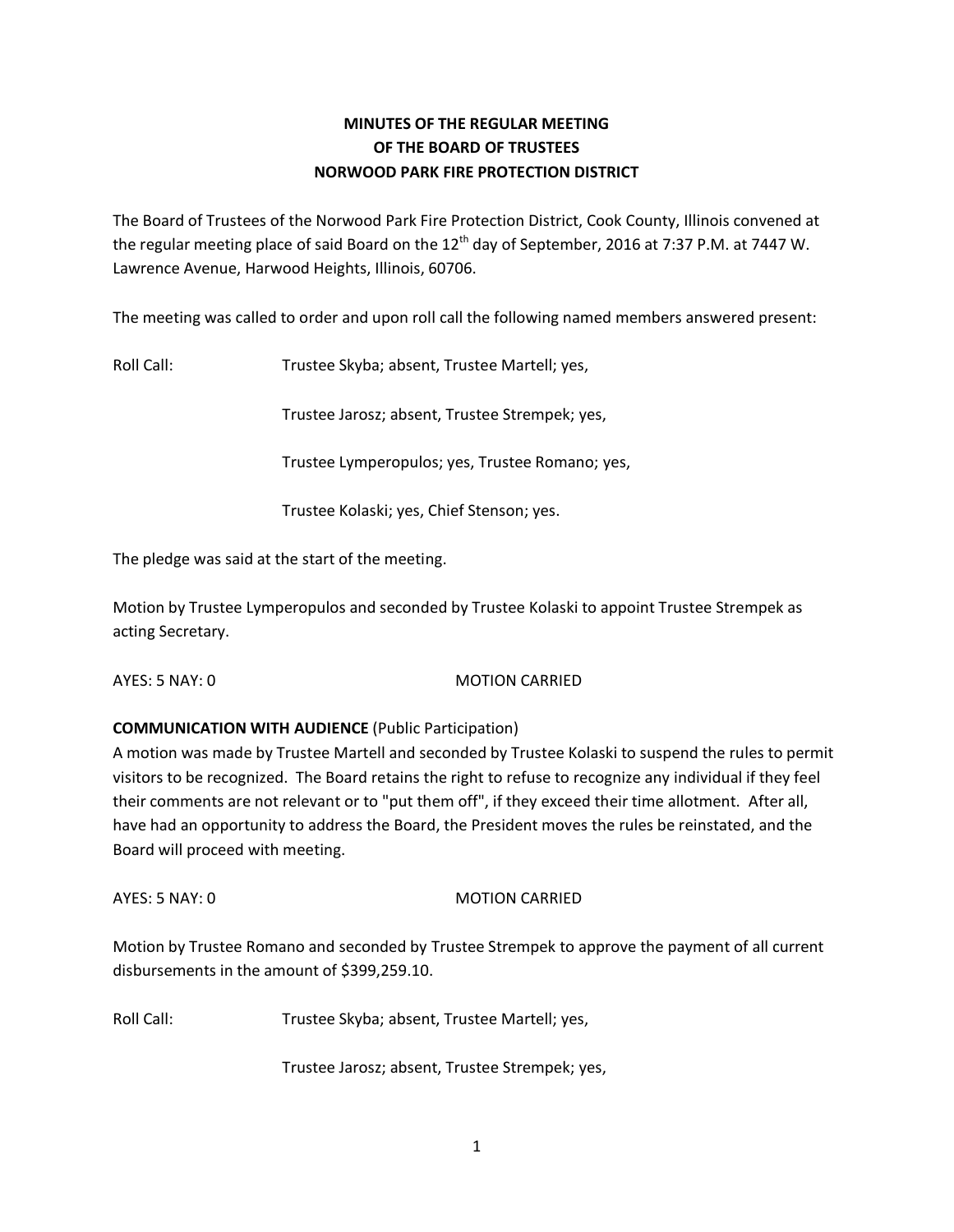Trustee Lymperopulos; yes, Trustee Kolaski; yes,

Trustee Romano; yes.

AYES: 5 NAY: 0 MOTION CARRIED

Motion by Trustee Kolaski and seconded by Trustee Martell to approve the minutes of the Regular Session meeting held on August  $8^{\text{th}}$ , 2016.

Roll Call: Trustee Skyba; absent, Trustee Martell; yes,

Trustee Jarosz; absent, Trustee Strempek; yes,

Trustee Lymperopulos; yes, Trustee Romano; yes,

Trustee Kolaski; yes.

AYES: 5 NAY: 0 MOTION CARRIED

#### **TREASURER'S REPORT**

Schedule of Assets (Arising from Cash Transactions) August 31st, 2016

Assets

**Checking and money market accounts (interest rate- APY):**

| Plaza Bank checking #4303503 (0.046%)                       | 7,720.09       |
|-------------------------------------------------------------|----------------|
| Plaza Bank money market #4303498 (0.295%)                   | 1,682,841.13   |
| Plaza Bank ambulance billing money market #4304492 (0.295%) | 587,040.56     |
| Plaza Bank-Medical #1003102                                 | 440.74         |
| Total checking and money market accounts                    | \$2,278,042.52 |
| Certificates of deposit (interest rate and maturity):       |                |
| Byline Bank (1.00%, 03/02/17)                               | 632,684.73     |
| Belmont Bank and Trust (1.00% 08/23/16)                     | 554,267.98     |
| Belmont Bank (1.00% 08/05/18)                               | 127,599.36     |
| Byline Bank (1.00% 03/17/17)                                | 429,509.66     |
| Belmont Bank (1.00% 08/21/16)                               | 529,904.01     |

Belmont Bank (1.00% 07/19/18) 374,390.65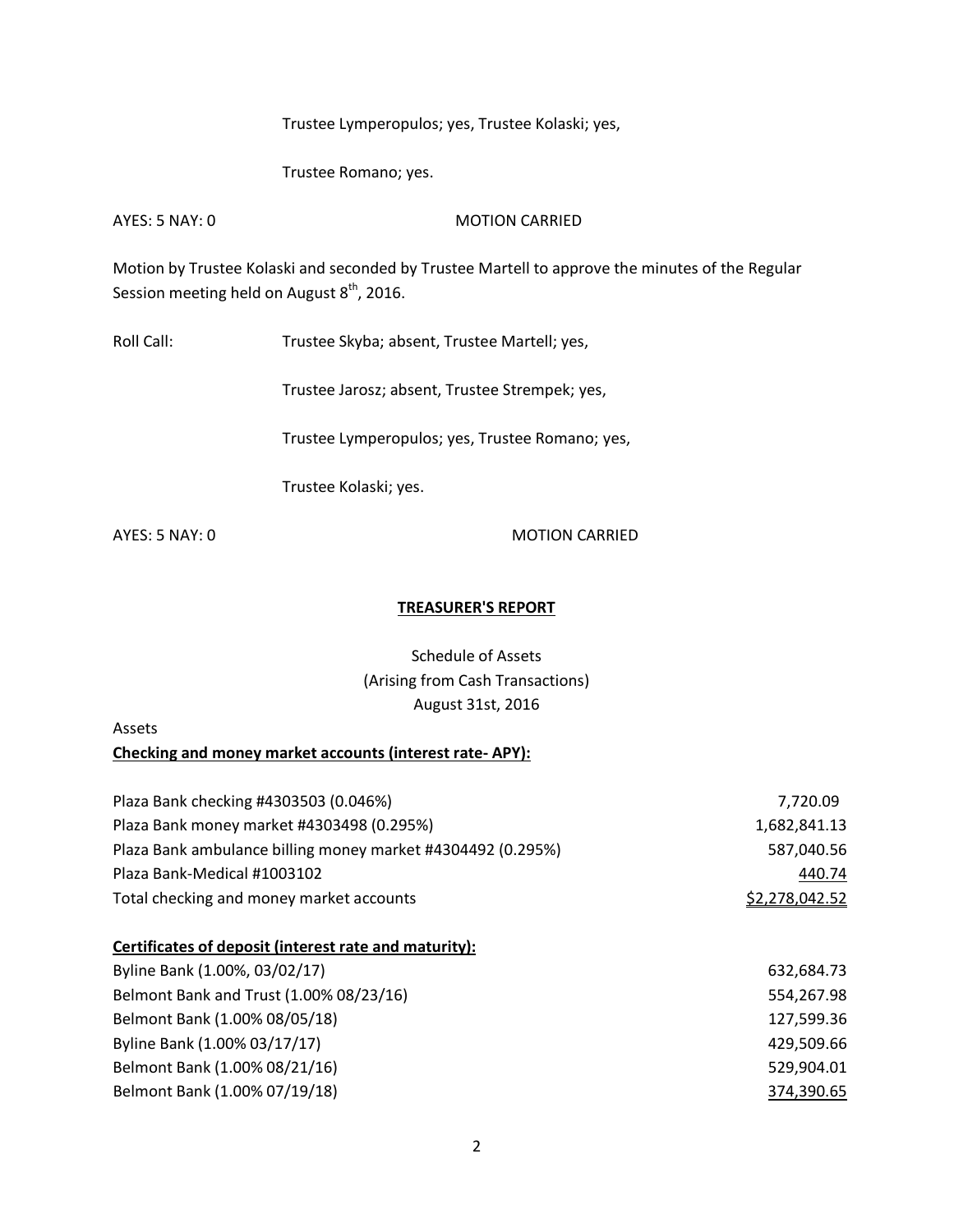Total certificates of deposit 2,548,356.39 Total checking, money market and certificates of deposit  $\frac{1}{2}$  \$ 4,826,398.91

Motion by Trustee Martell seconded by Trustee Lymperopulos to approve the Treasurer's report as presented from the Financial Statement for August 2016**.** 

Trustee Romano stated that a CD expired on August 23<sup>rd</sup>, 2016 we broke it up and \$350,000 will be in a short term CD (90 day) at .40% and the other \$204,000 will be going into a CD at a different bank, when we find the best rate. The \$204,000 CD will not be collateralized but will have FDIC insurance. Trustee Romano states it looks like we have a substantial amount of money with the cash on hand, but it is not free money, it is spoken for when tax money is not coming in it covers the accrued liabilities we have.

Roll Call: Trustee Skyba; absent, Trustee Jarosz; absent, Trustee Lymperopulos; yes, Trustee Kolaski; yes Trustee Martell; yes, Trustee Strempek; yes, Trustee Romani; yes. AYES: 5 NAY: 0 MOTION CARRIED

**Chiefs Report:** 

The 75<sup>th</sup> anniversary was a huge success, thanks to everybody for helping, supporting and contributing to the celebration. I have had many people express their thanks for being included. I have passed around the budget for the 75<sup>th</sup>; we are very close to paying for the whole thing with donations. We are about \$2,000 over what we took in and we still might get more donations.

The roof is scheduled to start within the next couple of weeks. I have reached out to them for a schedule but I am still waiting. We have the Open House on October  $8<sup>th</sup>$  and hopefully this won't interfere with the construction.

For the Open House on October 8th we are doing the same as usual but giving away 75<sup>th</sup> anniversary tee shirts. We will need to order 500 tee shirts along with the 100 we have left over from the party. We will be doing flu shots donated by Mary Field, popcorn, goody bags, hot dogs from Luke's, Taffy Apples hopefully from Byline Bank, Domino's pizza, and demonstrations. Hope all can make it and wear your 75<sup>th</sup> anniversary shirts.

Trustee Skyba arrived at 7:46pm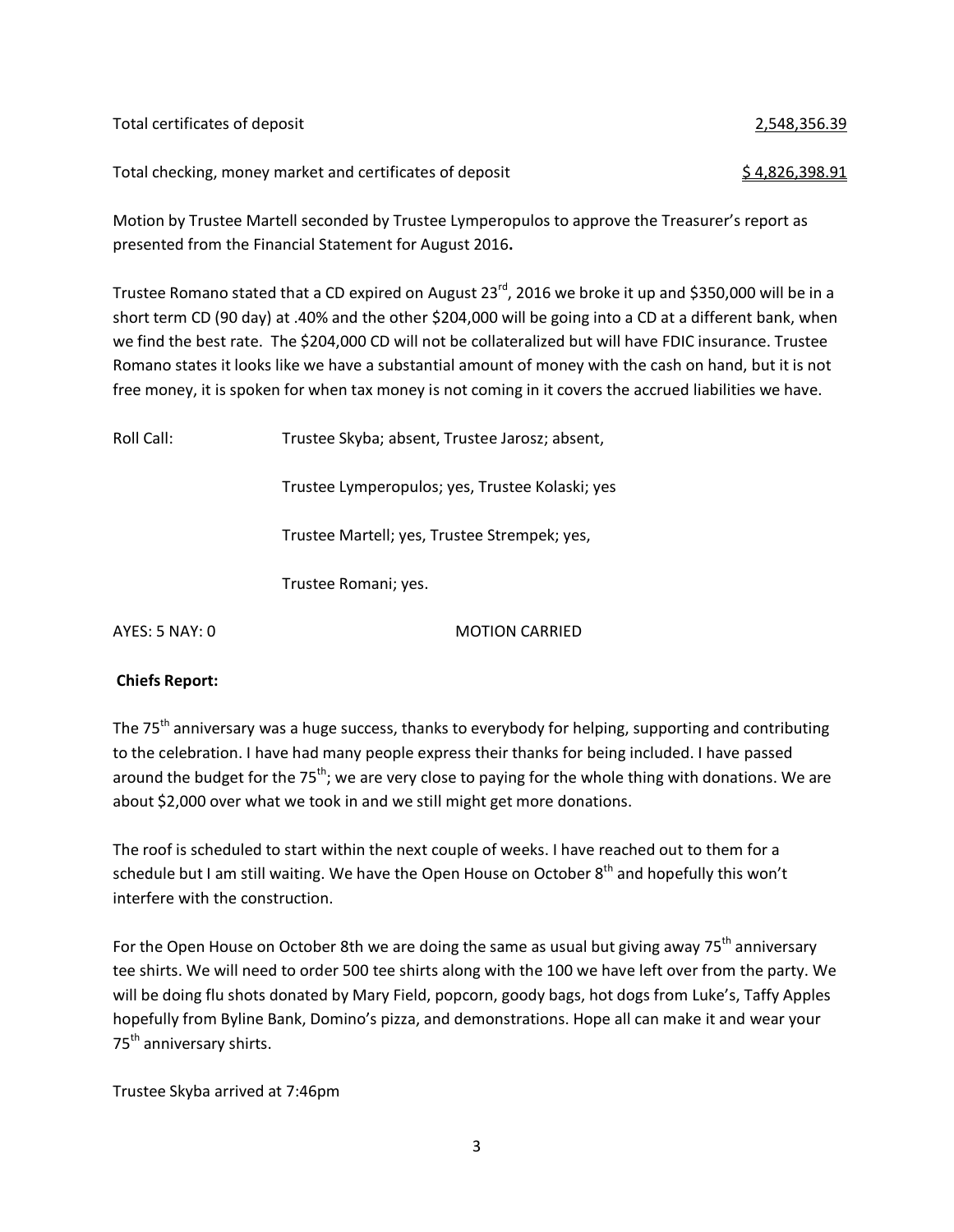The audit should be close to completion. I talked with Justin on Friday and sent him the pension actuary he was waiting for. I will notify the finance committee when I receive the draft.

I talked with Gary Kosnoff our insurance broker. They just received our renewal and out of his 19 departments we are the only one with a decrease (1.5%). We will be meeting with him on September  $22^{nd}$  on the renewal. I told him we would like to go to a more traditional policy with a smaller deductible. He said if we change the policy at all we would need to go with an ACA policy. He will have some options of ACA policies at the meeting so we can compare. He has offered to come to a board meeting and discuss this with the board.

I have given everybody a copy of the pension actuary. This report is based off of the latest numbers as of June 30<sup>th</sup>, 2016. There is a big increase mainly due to the change in the mortality rate and the performance of the fund last year. There is an investment performance from 2007-2016 in the actuary report. There were some year's that were blank in the Sharpe report so we went back in the audits and filled in FYE 2014 and 2015, this is just for our review.

We have reached out to ADP, Paylocity and two others for payroll quotes and we reached out to 4 accountants for RFPs. The finance committee will meet with Lauterbach and Amen on Thursday to see if we can iron out any differences.

I would like to pass out a letter to the board on my notice of retirement effective January 31, 2017. Trustee Martell read Chief Stenson's letter of notice of retirement and thanked him for the many great years of service. Discussion.

Motion by Trustee Martell and seconded by Trustee Skyba to accept the Chiefs report for August 2016.

AYES: 6 NAY: 0 MOTION CARRIED

**President Report:** There have been a lot of meetings. The department did a great job with the 75<sup>th</sup> anniversary celebration. Trustee Martell is saddened but happy for the Chief announcing his retirement and that we will have to meet to decide what we are doing. Trustee Skyba commented that the services for the 9-11 ceremonies and how touching it was. Discussion.

### **Committee Reports:**

**Finance Committee**: Trustee Romano stated they met on Tuesday and reviewed the budget and the adjustment that was made to the pension fund using the current projections. We used to get it one year in arears but we now get a more current actuary. With people living longer there is an associated cost with that, so with the new mortality rate it has increased substantially. We need to focus on being fiscally responsible and look at how we can save money, for example the Paramedic contract and how we were able to save money. We will need to continue looking at all contracts. Trustee Martell asked if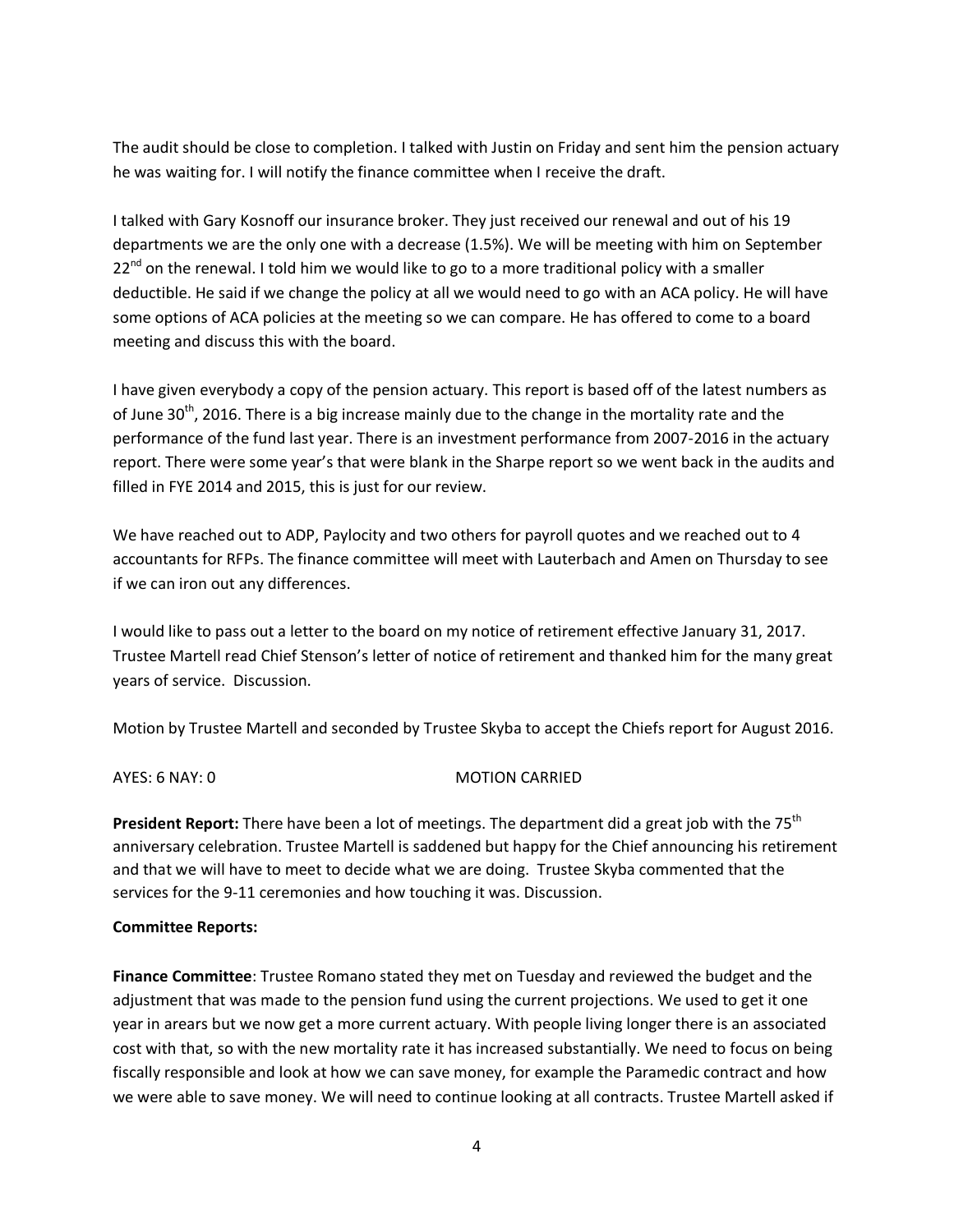funding the pension fund takes money away for the operating fund of the district. Trustee Romano replied that it absolutely does. Discussion on interest rates and the assumptions that the actuary uses for pension funds which cannot be met. Trustee Romano feels they are doing a good job but we need to buckle down.

We reviewed retiree health insurance costs and need to look at that in the future. Trustee Romano stated the financial report can be misleading because this is not free money. When property tax stop coming in we still have roughly \$450,000 monthly expenses. We also must keep monies available to pay for vacation pay, sick pay, personnel related expenses, if equipment goes down, etc. That money is designated for something and we will be talking to Lauterbach and Amen regarding what happened last year and hope it doesn't happen again. This year we can't get our reports for the audit at the last minute and go down to the wire. We did have an RFP for accounting and Lauterbach and Amen did come in the lowest. The finance Committee does not want to be doing their work and they will tell them what is expected. They want it documented what the reserve in our financial statement is earmarked for. We don't want people to believe that we have a reserve and it is not set aside for anything. Things are not dire but we really need to watch with these pension projections. Trustee Martell stated that as a rule we would like to have over a million dollar in reserves for expenses which would cover about 2 ½ months, in personal standpoint it is suggested to have 3-6 months in reserve and we do not have that. Discussion on the budget. Trustee Martell stated this is the first year of a planned deficit budget. We need to start thinking outside the box.

**Building and Equipment Committee**-: Trustee Lymperopulos stated that the roof project is proceeding.

**Information Technology Committee** – Trustee Strempek stated there is nothing to report.

**Policy Committee**-Trustee Skyba asked if everyone received their Rules and Regulations.

**Strategic Planning Committee**- Trustee Martell stated they will be starting very soon.

**Human Capital Committee**-Trustee Skyba stated there is nothing to report.

**Community Relations Committee**- Trustee Martell stated that Trustee Jarosz did a great job with the 75<sup>th</sup> anniversary. Chief stated that he worked very hard and donated a lot of stuff. Discussion on the gold/silver helmet and plaque that was given to the fire department from a Polish firefighter that came to visit. Commander Koszczuk was able to speak with him and show him around. This was his way of showing his appreciation.

**Pension Fund**- Trustee Romano stated there is a meeting next month which was delayed. They met in the middle of August and discussed the performance of the funds. The investments did not perform that great.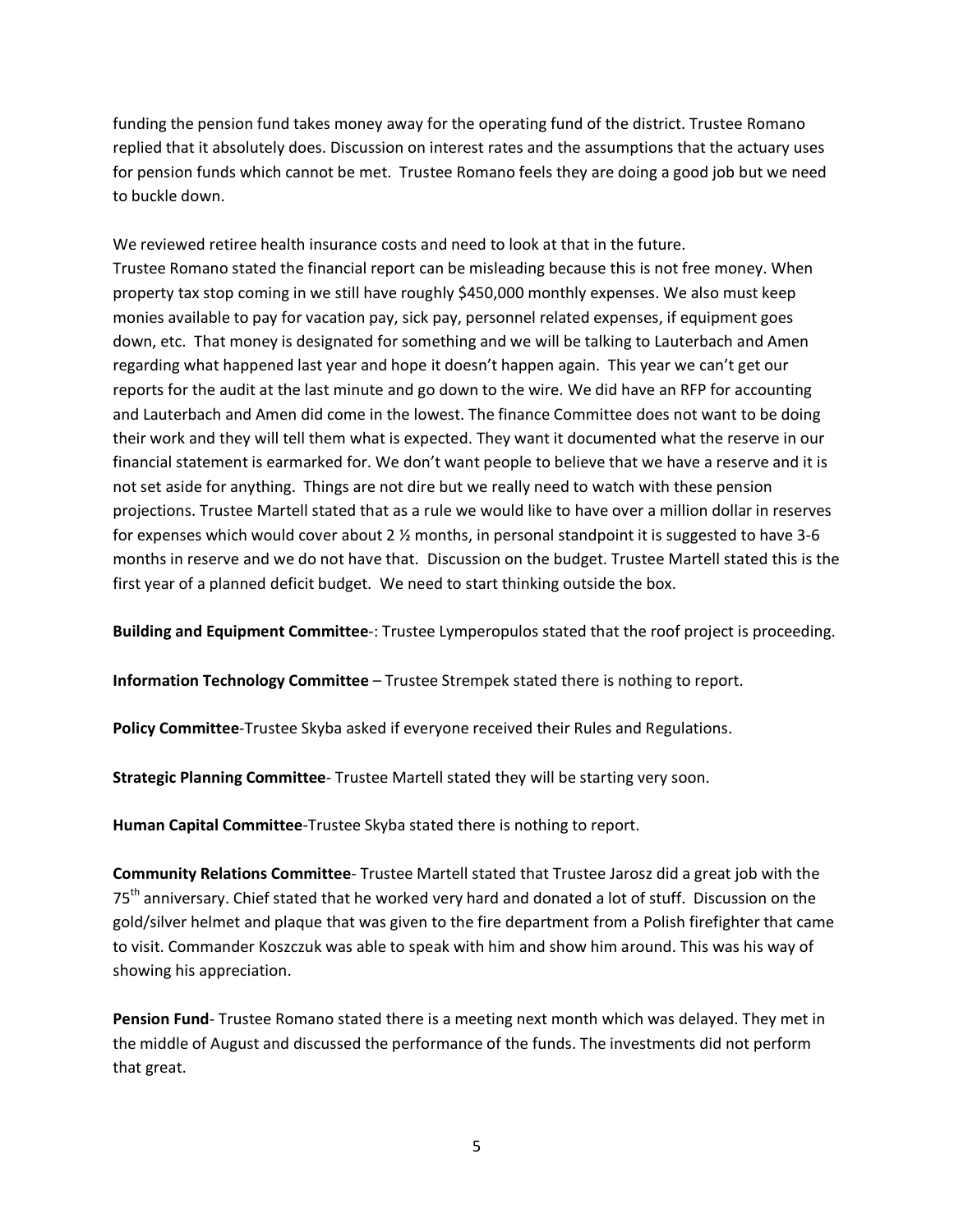### **Old Business:**

None.

### **New Business**:

Motion by Trustee Strempek and seconded by Trustee Skyba to adopt and approve Ordinance #16-2, the Norwood Park Fire Protection District Budget and Appropriation for fiscal year 2016-2017.

Roll Call: Trustee Skyba; yes, Trustee Martell; yes,

Trustee Jarosz; absent, Trustee Strempek; yes,

Trustee Lymperopulos; yes, Trustee Romano; yes,

Trustee Kolaski; yes.

AYES: 6 NAY: 0 MOTION CARRIED

Motion by Trustee Skyba and seconded by Trustee Romano to adopt and approve Ordinance #16-3, an Ordinance charging fees for services rendered to nonresident homes and businesses by the Norwood Park Fire Protection District.

Chief stated that they changed the law for when the equipment responds to an incident, the attorney reviewed the Ordinance and realized it was outdated, so we have an updated Ordinance on the agenda. Discussion.

Roll Call: Trustee Skyba; yes, Trustee Romano; yes,

Trustee Kolaski; yes, Trustee Lymperopulos; yes,

Trustee Strempek; yes, Trustee Martell; yes,

Trustee Jarosz; absent.

AYES: 6 NAY: 0 MOTION CARRIED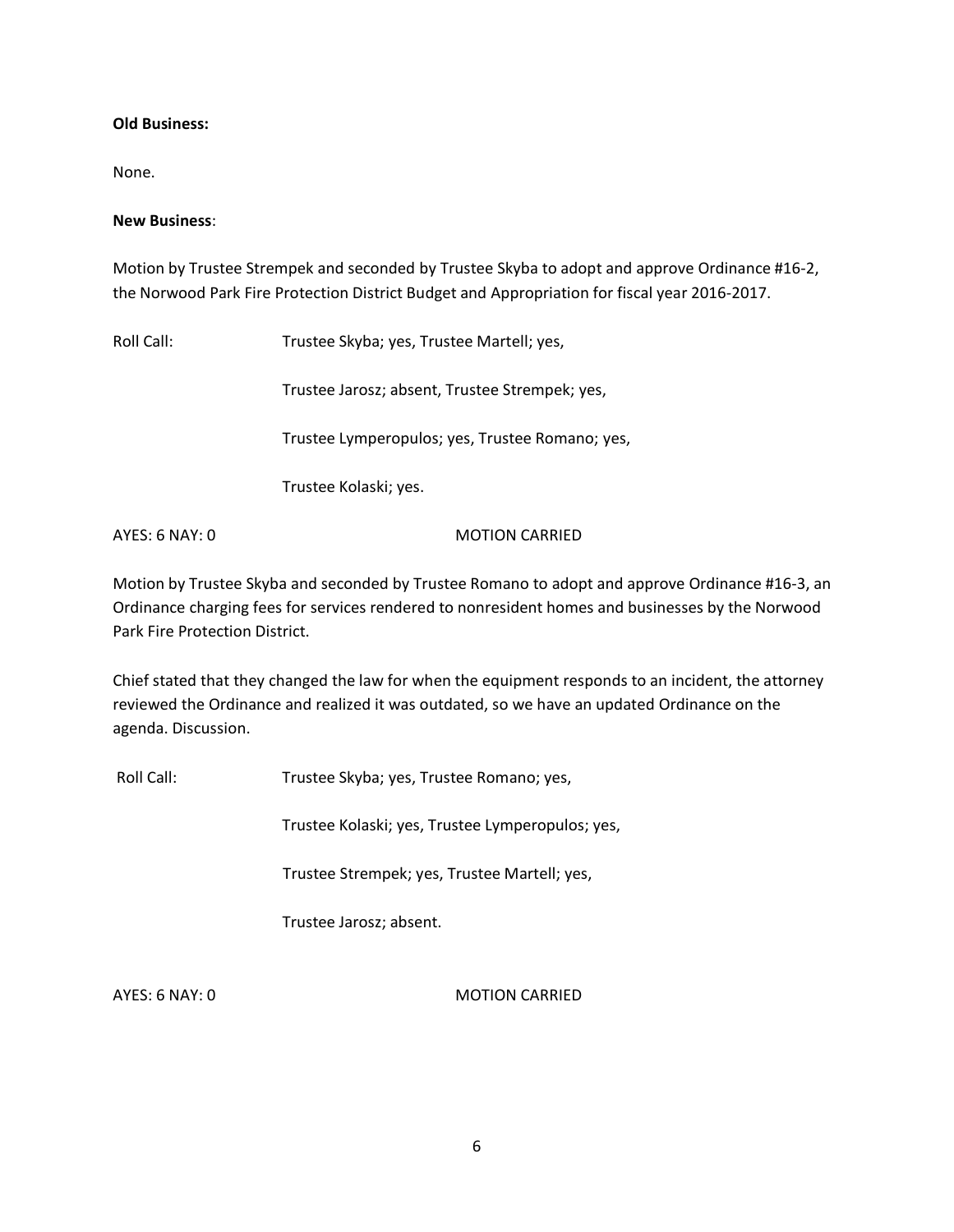Motion by Trustee Skyba and seconded by Trustee Lymperopulos to initiate the enforcement of employee health insurance contributions from pensioner Tim Dawidiuk retroactive to 09-01-16.

Chief explained the process which we are following per our attorney. The District's attorney has not heard from Dawidiuk's attorney all month.

Roll Call: Trustee Skyba; yes, Trustee Lymperopulos; yes,

Trustee Kolaski; yes, Trustee Romano; yes,

Trustee Strempek; yes, Trustee Martell; yes,

Trustee Jarosz; absent.

AYES: 6 NAY: 0 MOTION CARRIED

Motion by Trustee Martell and seconded by Trustee Kolaski to approve a (3) three year contract with Target Solutions for Online Training at the following costs: Year one: \$4,856.70 (including a \$1,500 onetime set-up fee) Year two: \$3,430.90 Year three: \$3,506.85 Total three-year cost of \$11,794.45

Trustee Martell stated this is the proposal that Deputy Chief Johnson brought to the board last meeting.

Roll Call: Trustee Skyba; yes, Trustee Martell; yes,

Trustee Kolaski; yes, Trustee Romano; yes,

Trustee Strempek; yes, Trustee Lymperopulos; yes,

Trustee Jarosz; absent.

AYES: 6 NAY: 0 MOTION CARRIED

Motion by Trustee Lymperopulos and seconded by Trustee Kolaski to approve the destruction of Closed Session audio tapes from September 2014 up to and including February 2015.

Discussion on this process and what this means.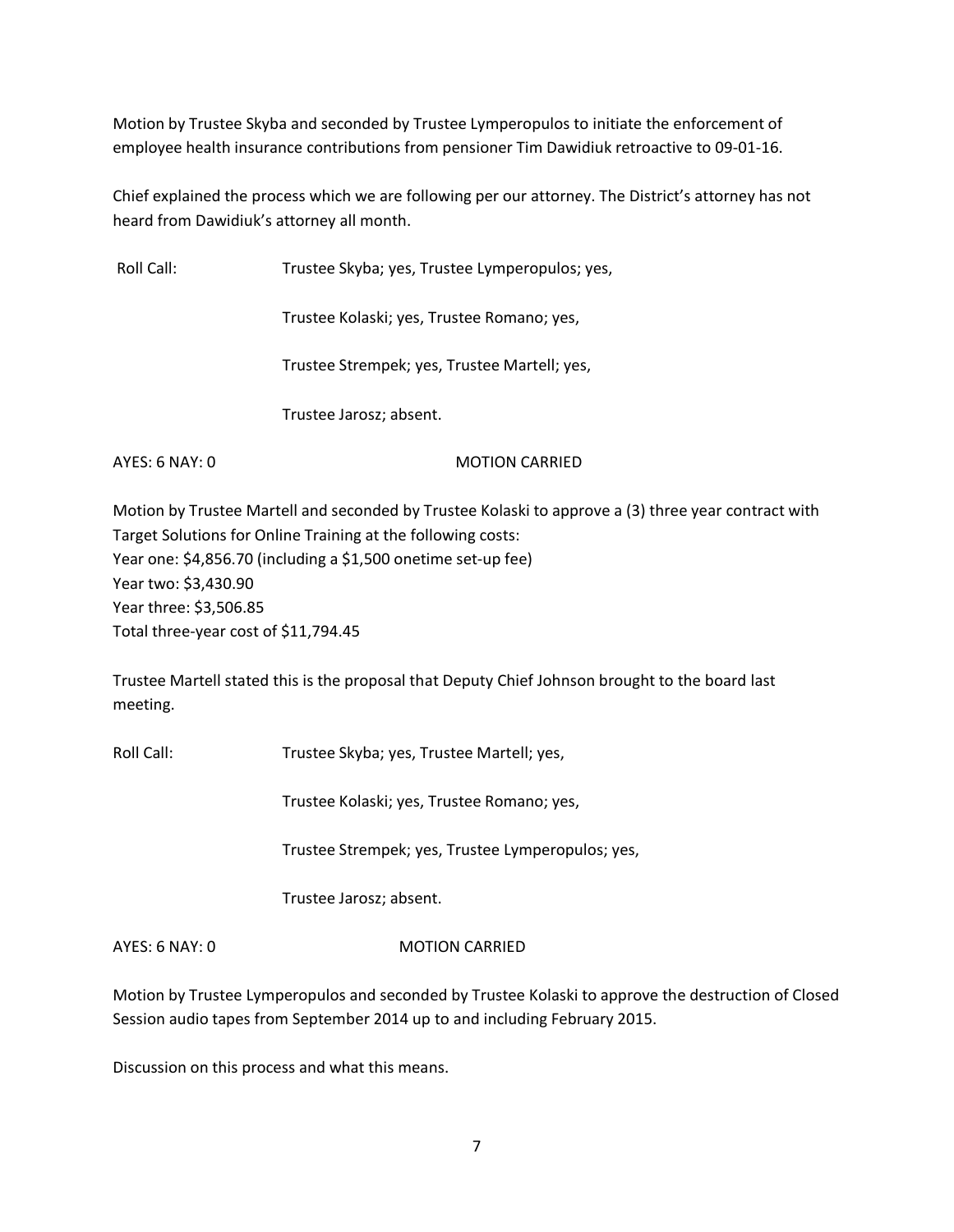Roll Call: Trustee Skyba; yes, Trustee Martell; yes, Trustee Strempek; yes, Trustee Kolaski; yes, Trustee Romano; yes, Trustee Lymperopulos; yes, Trustee Jarosz; absent.

AYES: 6 NAY: 0 MOTION CARRIED

Motion by Trustee Martell and seconded by Trustee Romano to go into Closed Session to discuss minutes of closed sessions for purposes of approval or review for public disclosure (5 ILCS 120/2(c)(21)), The appointment, employment, compensation, discipline, performance, or dismissal of specific employee (5 ILCS 120/2(c)(1) and Litigation (5 ILCS 120/2(c)(11)).

| Roll Call:                          | Trustee Skyba; yes, Trustee Martell; yes,               |  |
|-------------------------------------|---------------------------------------------------------|--|
|                                     | Trustee Strempek; yes, Trustee Kolaski; yes,            |  |
|                                     | Trustee Romano; yes, Trustee Lymperopulos; yes,         |  |
|                                     | Trustee Jarosz; absent.                                 |  |
| <b>AYES: 6 NAY: 0</b>               | <b>MOTION CARRIED</b>                                   |  |
| Went into Closed Session at 8:28pm. |                                                         |  |
|                                     | Returned from Closed Session at 9:23pm. No votes taken. |  |
| Roll Call:                          | Trustee Skyba; yes, Trustee Martell; yes,               |  |
|                                     | Trustee Jarosz; absent, Trustee Strempek; yes,          |  |
|                                     | Trustee Lymperopulos; yes, Trustee Romano; yes,         |  |
|                                     | Trustee Kolaski; yes, Chief Stenson; yes.               |  |